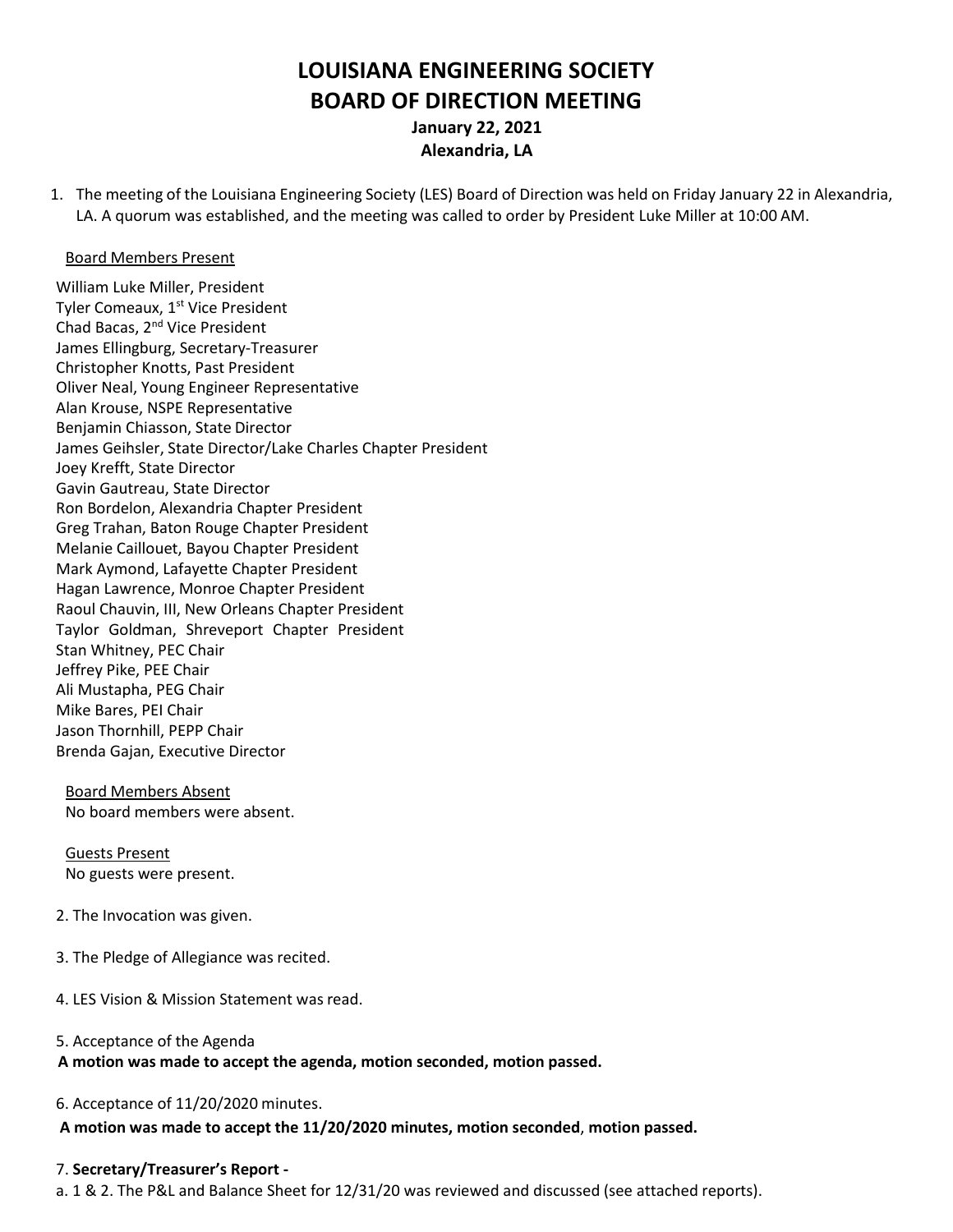## **A motion was made to accept the P&L and Balance Sheet as of 12/31/2020, motion seconded, motion passed.**

8. **Executive Directors Report –** (see attached report) We are planning several PDH opportunities for the spring (LSC, ADA, PM). They will preferably be virtual and live. We are looking for new speakers as well so that we can add to our virtual library and have diversity. Reminder that chapters have access to our virtual platforms for chapter meetings. LES has been AIA approved so we will now advertise to architects. Our on-demand seminars for the quarter have been profitable (see attached report for numbers). State MATHCOUNTS will be held virtually; CLECO has donated \$5,000 again this year.

## 9.**Old Business** –

- a. **Update from Honors & Awards Committee** (see attached report) **Thirteen of the eighteen committee members voted with the tally being 3 in favor, 10 against the changes, motion failed. The Honors & Awards Committee recommends no changes at this time.**
- b. **Review of CPD Speaker Agreement -** (see attached report) There were no new changes to the speaker agreement from the last meeting. A lengthy discussion took place about using the pre-recorded videos from the on-demand library at chapter meetings and the fees necessary for that. It was suggested that the state not profit share with speakers at the chapter meetings.

**A motion was made to amend the Speaker agreement that it will now say the chapter will give the state up to \$10, motion seconded, motion passed with one opposed.**

c. **Review of Golf Tournament/Seminar Schedule** – (see attached report) A discussion took place about the golf tournament and the corresponding seminars on the agenda. The General Membership meeting will be the following week. That board meeting will be the first meeting of the new board, so chapter presidents are encouraged to let their incoming presidents know.

## **A motion was made to authorize Brenda to sign the contract with the Bluffs, to host the LES June Seminars and Ice Breaker and Dinner event in conjunction with the golf tournament; motioned seconded, motion passed.**

d. **Vote on Constitution & Bylaw Changes –** (see attached report) The proposed change is to remove the reference to NSPE representatives in our bylaws since LES is no longer a part of NSPE.

## **A motion was made for the option to decouple the NSPE representative from our board to be included on the ballot; motion seconded, motion passed.**

e. **NSPE & AIA Update –** A conference call took place between LES and the NSPE liaison. The NSPE liaison stated that it is possible to revisit some of the issues that LES has had with NSPE being able to choose the Louisiana representative. A lengthy discussion took place on the involvement of NSPE in Louisiana's engineering professions and LES along with the importance of the Louisiana NSPE representative being an LES member. Luke appointed an ad hoc committee charged with reworking the LES Strategic Plan. The ad hoc committee consist of: Luke Miller, Tyler Comeaux, Chad Bacas, Melanie Caillouet and Jim Ellingburg. A summary of the new strategic plan will be given at the board meeting in April and a vote will be taken to adopt the new strategic plan at the board meeting in June with the new board.

### 10. **New Business** –

a. **Report from LES Nominating Committee** – (see attached report) Nominating report was given and a discussion took place on the location of state directors around the state. Roy Phelps was nominated to be included on the ballot. The ballots will be emailed in March.

## **A Motion was made to include Roy Phelps as a State Director on the ballot, motion seconded, motion passed.**

- a. **Nominations for LAPELS Board Vacancy –** (see attached report) A discussion took place on the LAPELS Board vacancy. The following names were recommended to be submitted to the governor's office for the PEG vacancy.
	- Joe E. "Butch" Ford, PE
	- Tim Ruppert, PE
	- Eric Tillstrom, PE